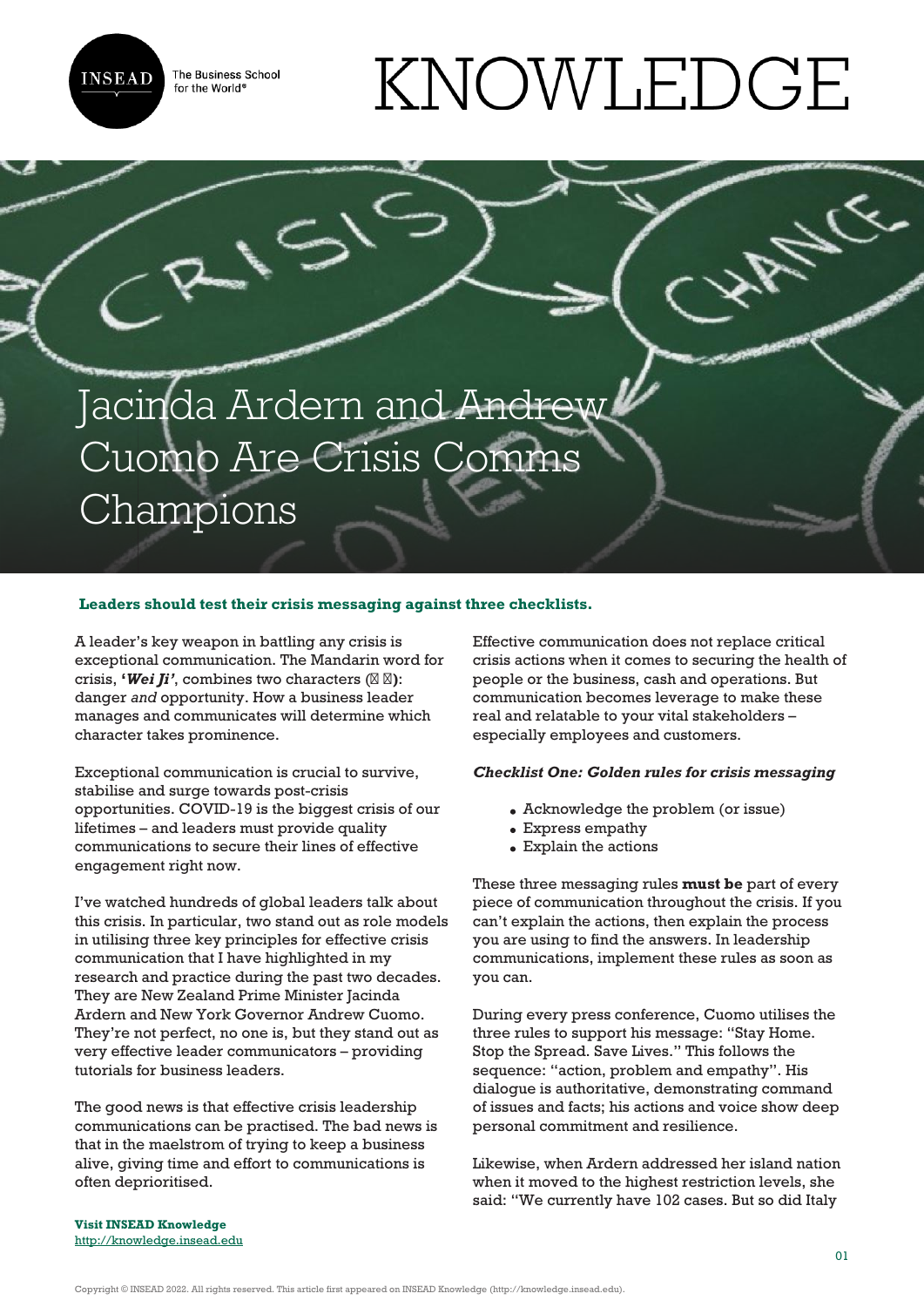once. Now…hundreds of people are dying every day. The situation here is moving at pace, and so must we."

### *Checklist Two: Overcommunicate credibly*

Throughout the crisis, it is much better for your people to receive communication updates in frequent, short bursts. Relying on long, infrequent communication exchanges causes three problems: information overload; increased feelings of isolation or uncertainty; and rumours that fill the vacuum.

You can meet the different intellectual, emotional and psychological stakeholder communication needs by remaining:

*Clear* (short and to-the-point messages) such as Ardern's three-sentence action call: "What we need from you, is to support one another. Go home tonight and check in on your neighbours. Start a phone tree with your street." She reinforced her personal commitment with nearly daily live stream messages of encouragement from her home – sometimes even sitting on her bed.

*Credible* (stay with the facts): Provide transparency with reassurance. Cuomo reiterated that the lessons being learned in New York would be shared with other states. He always shows key data and demonstrates he trusts scientific advice. While he offers personal opinions, he repeats, "Follow the data and the science." Ardern also cites numbers – using simple and clear graphs to get her message about urgent action and "flattening the curve" across.

*Consistent* (communicate frequently): Provide sharp updates on progress. Explain what's changing, why new moves are needed, and give evidence. In both leaders' communication, we see regular attention to providing the number of cases, tests, recoveries and deaths. Policies change as the crisis has deepened, but each includes explanations as to why a change is needed – backed by science; and is expressed empathetically.

#### *Checklist Three: Make it meaningful*

Make messages relevant to your stakeholders' situation. Keep core messages short, accessible and interactive. Be prepared to answer, or anticipate, questions. Your objective is to help people understand what is happening and why, but leadership is also about being a beacon of hope and inspiration when there is fear and uncertainty. Showcase yourself as a leader of competence, composure and clarity to exemplify how and why we will get through this together. Avoid unsubstantiated wishful thinking.

Messages are powerful when they are meaningful, personal and provide concrete stories or actions. New Zealand's culturally diverse people emphasise close-knit community connection and inclusiveness. Ardern showed this when announcing the easing of restrictions in April: "I still get a phone call for every individual person we lose to COVID-19. We may be amongst a small number of countries where that is still able to happen…every number is someone's father, someone's mum, a relative and a friend and someone we have all been united in an effort to protect and to save." Earlier, she declared the "Easter Bunny" an essential worker during lockdown – a human touch, at a time of pain.

Cuomo taps right into the cultural ethos of New Yorkers. He talks of everyone being "New York tough". With a plain-speaking, yet distinctive accent, he frequently cites examples of New York rising from the 9/11 and 2008 financial crises – to foster the idea of people and businesses returning to a better future. He often uses quirky personal statements. For example on the need to share resources, he quipped, "If I have to get in the truck and drive it, I will."

#### **This matters to you**

If you think these principles are most relevant to political rather than business leaders, think again. I'm watching lots of leaders and those doing it right and wrong will be the subject of post-COVID-19 research articles or case studies.

Microsoft CEO Satya Nadella provided an effective example **[during a CNBC interview](https://www.youtube.com/watch?v=H7qQSbjT1E0)**. He began by expressing his "sympathy" for everyone impacted by coronavirus and a "big thank you" to the healthcare workers "helping us get through this". First priority was the "safety of their employees" and their reliance on science and guidelines to make that happen. He acknowledged the nature of the problem, connecting the dedication of his people to a theme of "coming together as a global community". Their role was as "the digital first responders to all the first responders". He clearly explained the actions being taken to support customers' critical needs for technology infrastructure. He cited Microsoft's **[Healthcare Bot](https://blogs.microsoft.com/blog/2020/03/20/delivering-information-and-eliminating-bottlenecks-with-cdcs-covid-19-assessment-bot/) [partnership](https://blogs.microsoft.com/blog/2020/03/20/delivering-information-and-eliminating-bottlenecks-with-cdcs-covid-19-assessment-bot/)** with the CDC. Throughout he was clear, meaningful and credible.

In a BBC interview, Daimler CEO Ola Källenius, although totally different in style, **[still applied](https://www.youtube.com/watch?v=BrduxLSxTNw) [effective principles](https://www.youtube.com/watch?v=BrduxLSxTNw)**. In response to the opening question, he replied, "We have two priorities: first and foremost, the health and safety of our employees around the world." He described Daimler's work on this from China to Europe and the US. Only then did he mention the second priority: "the health of the company". He progressively

**Visit INSEAD Knowledge** <http://knowledge.insead.edu>

Copyright © INSEAD 2022. All rights reserved. This article first appeared on INSEAD Knowledge (http://knowledge.insead.edu).